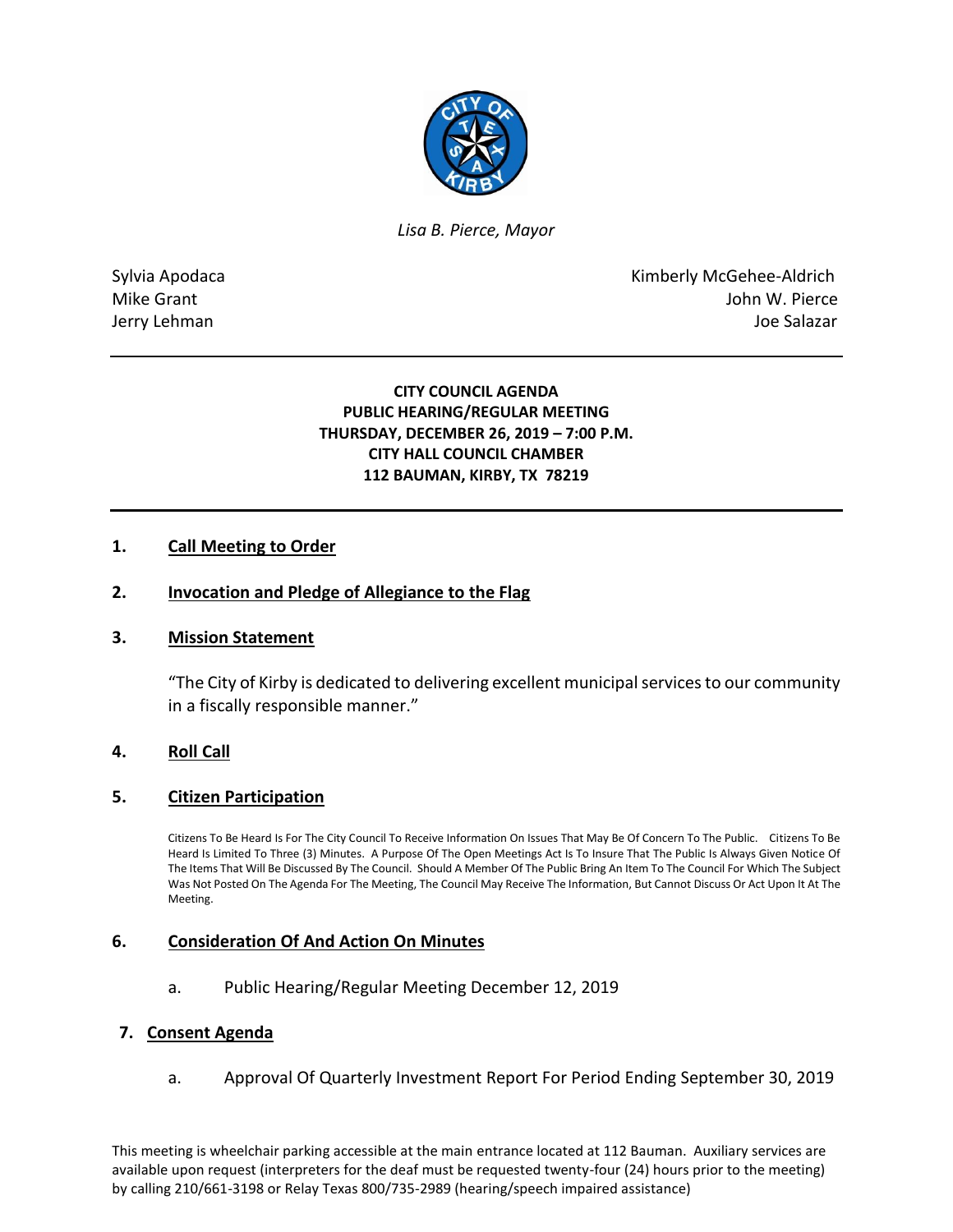### **8. Presentations**

a. 2019 Holiday Decorating Contest Winners

## **9. Public Hearing**

a. On A Request For A Variance To The Zoning Ordinance – Single Family Dwelling District (R-1), Section 153.053 To Consider Permitting Encroachment Into The Fifteen (15') Foot Front Yard Setback For The Construction Of A Carport Located At CB 4018B, BLK 6 LOT 65, Otherwise Known As 5007 Thomas Paine, Kirby, TX 78219.

# **10. Discussion And Possible Actions**

- a. Discussion And Possible Action On A Request For A Variance To The Zoning Ordinance – Single Family Dwelling District (R-1), Section 153.053 To Consider Permitting Encroachment Into The Fifteen (15') Foot Front Yard Setback For The Construction Of A Carport Located At CB 4018B, BLK 6 LOT 65, Otherwise Known As 5007 Thomas Paine, Kirby, TX 78219.
- b. Update, Discussion And Possible Action On Binz Engleman Road Reconstruction Project
- c. Update, Discussion And Possible Action On Hickory Hill Drive Reconstruction Project
- d. Discussion And Possible Action On Appointing A Member To The Beautification And Recycle Committee
- e. Discussion And Possible Action On Appointing Alternate Members To The Building And Standards Commission
- f. Discussion And Possible Action On Appointing Members To The Kirby Senior Center Corporation Board
- g. Discussion And Possible Action On Appointing One Member To A Charter Review Commission
- h. Discussion And Possible Action On The City Of Kirby Employee Pay Scale
- i. Discussion And Possible Action On Potential Future City Of Kirby Boundary Expansion